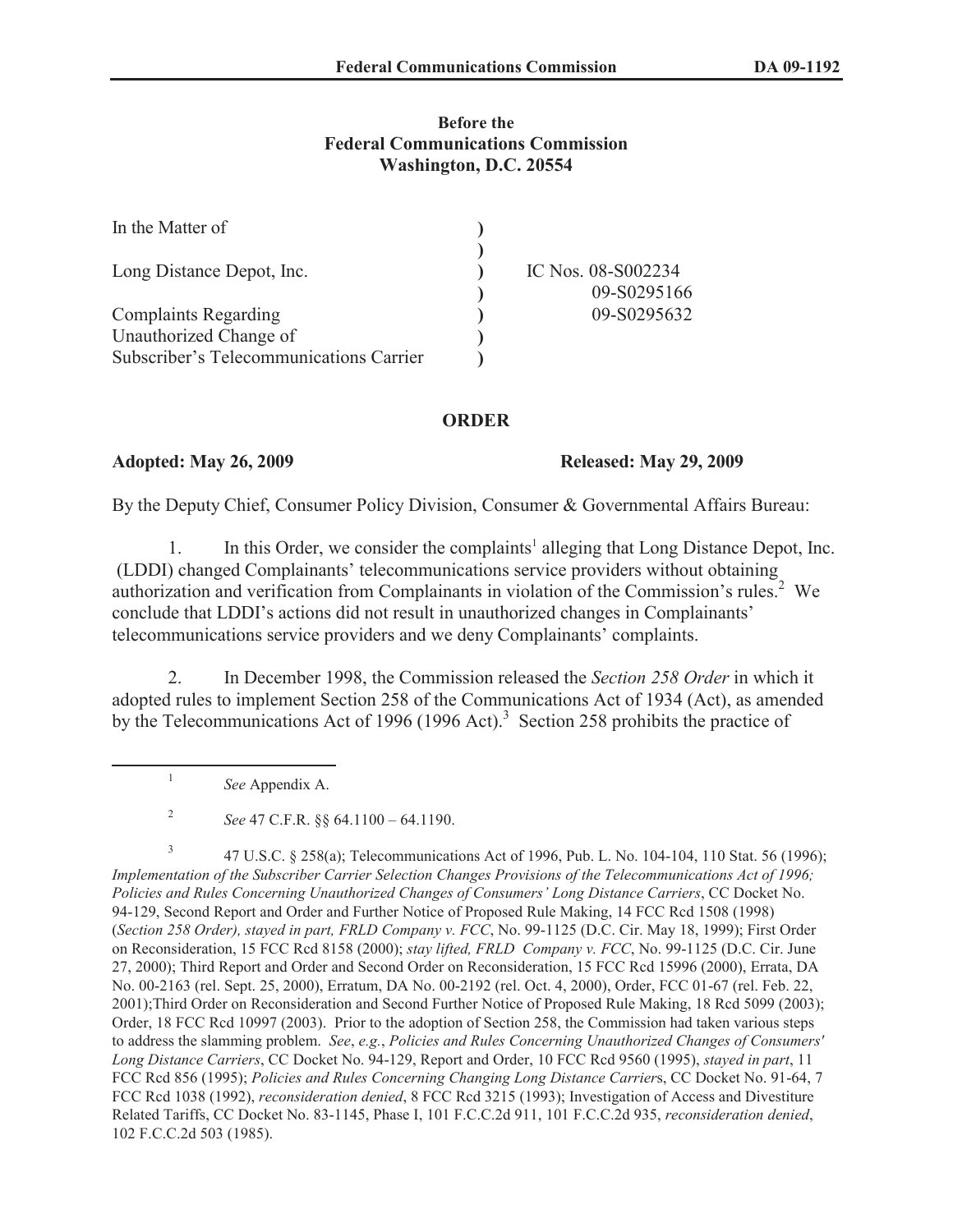"slamming," the submission or execution of an unauthorized change in a subscriber's selection of a provider of telephone exchange service or telephone toll service.<sup>4</sup> In the *Section 258 Order*, the Commission adopted aggressive new rules designed to take the profit out of slamming, broadened the scope of the slamming rules to encompass all carriers, and modified its existing requirements for the authorization and verification of preferred carrier changes. The rules require, among other things, that a carrier receive individual subscriber consent before a carrier change may occur.<sup>5</sup> Pursuant to Section 258, carriers are absolutely barred from changing a customer's preferred local or long distance carrier without first complying with one of the Commission's verification procedures.<sup>6</sup> Specifically, a carrier must: (1) obtain the subscriber's written or electronically signed authorization in a format that meets the requirements of Section 64.1130; (2) obtains confirmation from the subscriber via a toll-free number provided exclusively for the purpose of confirming orders electronically; or (3) utilize an independent third party to verify the subscriber's order.<sup>7</sup>

3. The Commission also has adopted liability rules. These rules require the carrier to absolve the subscriber where the subscriber has not paid his or her bill. In that context, if the subscriber has not already paid charges to the unauthorized carrier, the subscriber is absolved of liability for charges imposed by the unauthorized carrier for service provided during the first 30 days after the unauthorized change.<sup>8</sup> Where the subscriber has paid charges to the unauthorized carrier, the Commission's rules require that the unauthorized carrier pay 150% of those charges to the authorized carrier, and the authorized carrier shall refund or credit to the subscriber 50% of all charges paid by the subscriber to the unauthorized carrier.<sup>9</sup> Carriers should note that our actions in this Order do not preclude the Commission from taking additional action, if warranted, pursuant to section 503 of the Act.<sup>10</sup>

4. We received Complainants' complaints alleging that Complainants' telecommunications service providers had been changed without Complainants' authorization.<sup>11</sup>

4 47 U.S.C. § 258(a).

5 *See* 47 C.F.R. § 64.1120.

6 47 U.S.C. § 258(a).

7 *See* 47 C.F.R. § 64.1120(c). Section 64.1130 details the requirements for letter of agency form and content for written or electronically signed authorizations. 47 C.F.R. § 64.1130.

8 *See* 47 C.F.R. §§ 64.1140, 64.1160. Any charges imposed by the unauthorized carrier on the subscriber for service provided after this 30-day period shall be paid by the subscriber to the authorized carrier at the rates the subscriber was paying to the authorized carrier at the time of the unauthorized change. *Id.*

9 *See* 47 C.F.R. §§ 64.1140, 64.1170.

<sup>10</sup> *See* 47 U.S.C. § 503.

<sup>11</sup> *See* Appendix A.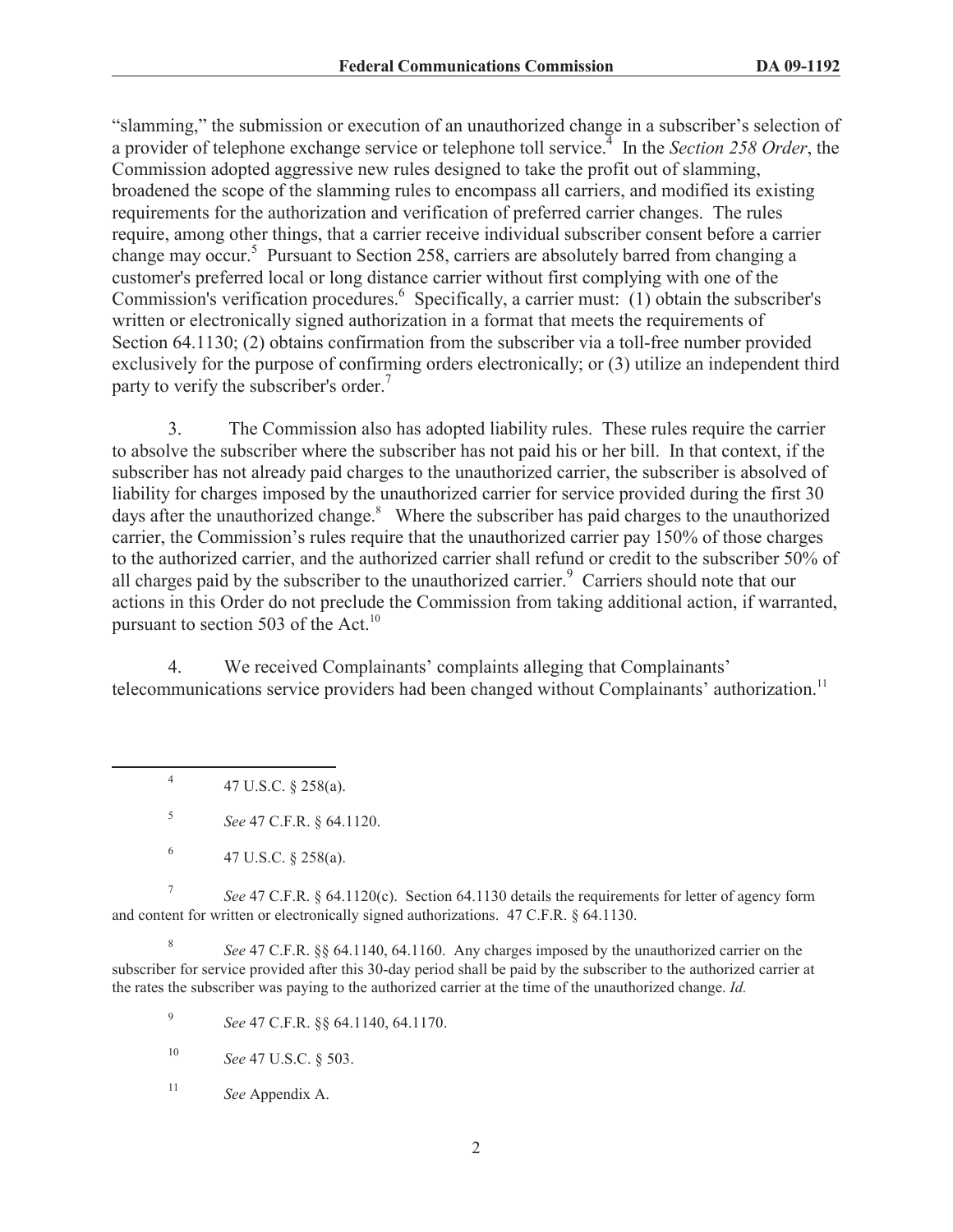Pursuant to Sections 1.719 and  $64.1150$  of our rules,<sup>12</sup> we notified LDDI of the complaints and LDDI responded.<sup>13</sup> We find that the complaints involve a calling card for long distance services and not a switch of presubscribed long distance services. Thus, LDDI did not violate our carrier change rules. $14$ 

5. Accordingly, IT IS ORDERED that, pursuant to Section 258 of the Communications Act of 1934, as amended, 47 U.S.C. § 258, and Sections 0.141, 0.361 and 1.719 of the Commission's rules, 47 C.F.R. §§ 0.141, 0.361, 1.719, the complaints filed against Long Distance Depot, Inc. ARE DENIED.

## FEDERAL COMMUNICATIONS COMMISSION

Nancy A. Stevenson, Deputy Chief Consumer Policy Division Consumer & Governmental Affairs Bureau

<sup>&</sup>lt;sup>12</sup> 47 C.F.R. § 1.719 (Commission procedure for informal complaints filed pursuant to Section 258 of the Act); 47 C.F.R. § 64.1150 (procedures for resolution of unauthorized changes in preferred carrier).

<sup>13</sup> *See* Appendix A.

<sup>&</sup>lt;sup>14</sup> If any Complainant is unsatisfied with the resolution of this complaint, such Complainant may file a formal complaint with the Commission pursuant to section 1.721 of the Commission's rules, 47 C.F.R. § 1.721. Such filing will be deemed to relate back to the filing date of such Complainant's informal complaint so long as the formal complaint is filed within 45 days from the date this order is mailed or delivered electronically to such Complainant. *See* 47 C.F.R. § 1.719.